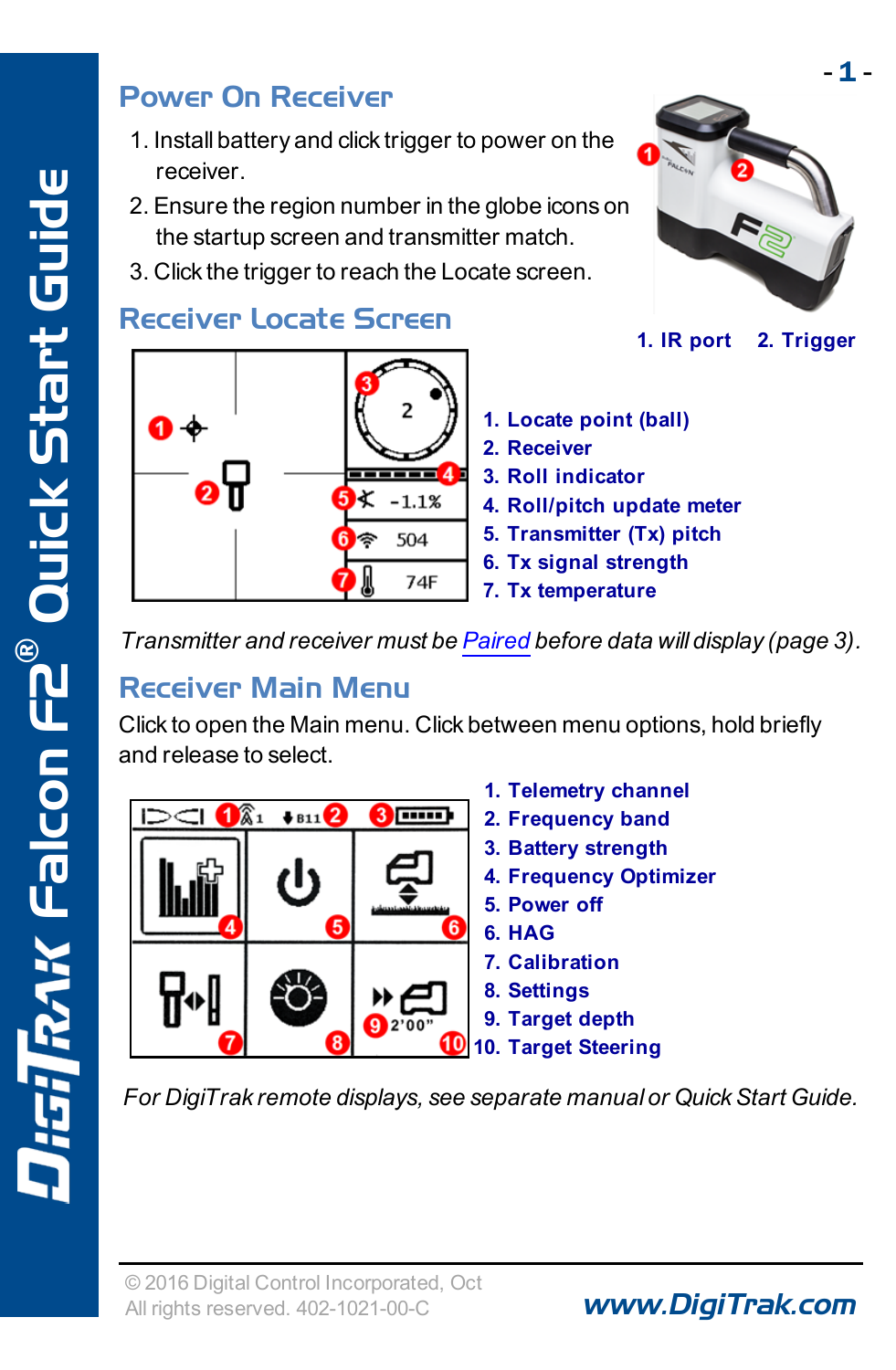# - <sup>2</sup> - Steps Required Before Drilling

- *1. Optimize and measure active interference.*
- *2. Select frequency bands.*
- *3. Pair the receiver with the transmitter.*
- *4. Check for background noise.*
- *5. Calibrate both bands.*
- *6. CheckAbove Ground Range.*

#### Optimize and Measure Active Interference

1. With the transmitter off, select **Frequency Optimizer**(FO) from the Main menu. The FO will show active interference (noise) readings for nine frequency bands.



**Frequency Optimization Results**

- 2. With the FO results displayed, walk the receiver along the bore path while observing the noise readings and mark those points where significant changes occur.
	- $\boldsymbol{X}$  If noise levels rise substantially at any point along the bore, consider selecting and pairing one band (see next step) that performedwell up to this point. Then select Exit and restart FO at this point to perform a new scan and select and pair a second band for use in this higher-interference area.

Your receiver can only detect active interference, not passive interference. Lower frequency bands tend to perform well despite passive interference. Middle bands can perform betterin deeper bores and may have longer Target Steering capability. High bands have slightly less signal strength but tend to offer better performance around active interference such as power lines.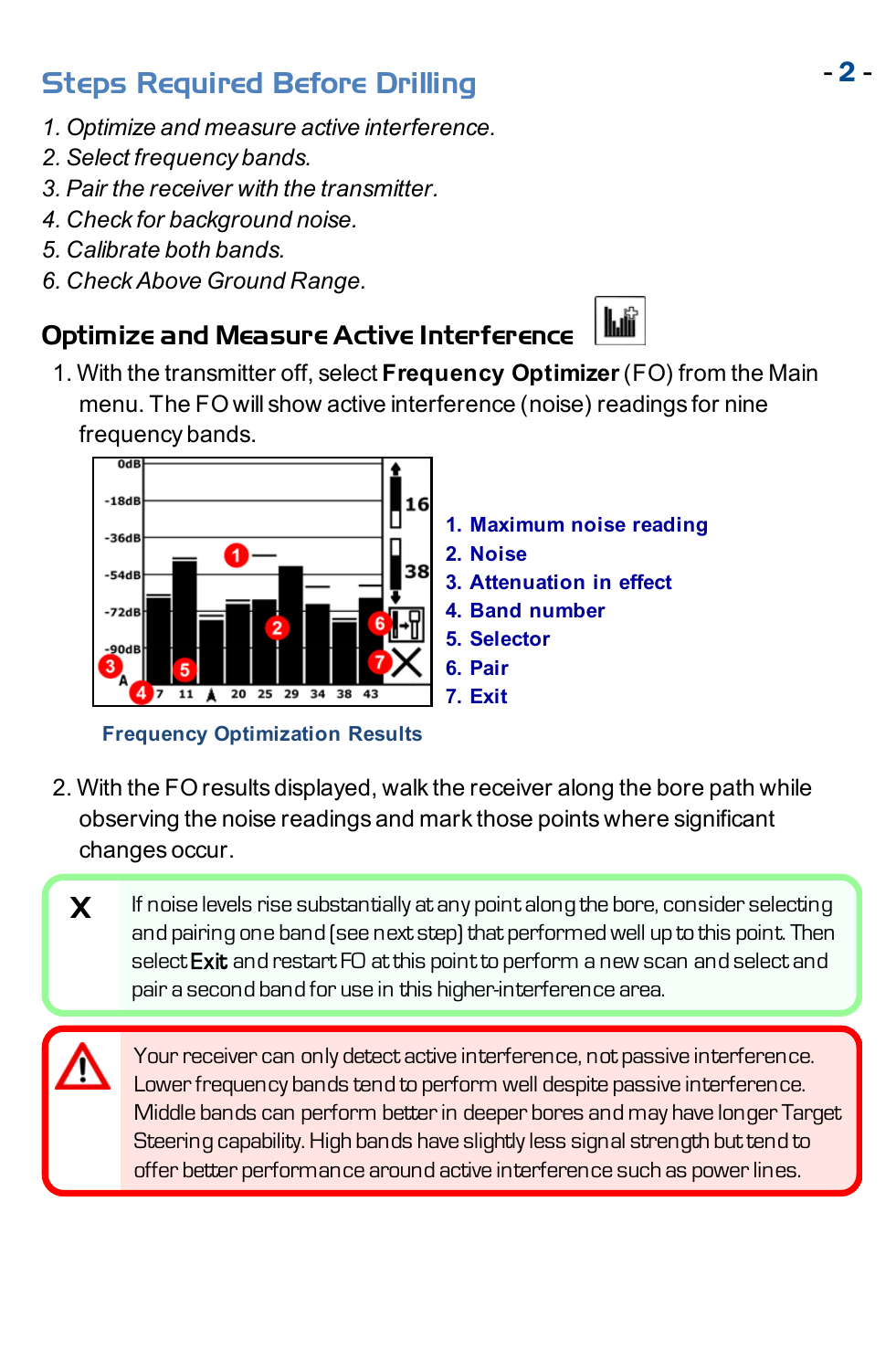## Select - 3 - Frequency Bands

3. Click to move the selector to the band of your choice, hold briefly to select, then assign as either the Up or Down band (the band the Tx powers on with when facing Up or Down). Optionally, set the second band as the opposite.

**Up, Down, Cancel**



If the band numberyouwantto use is already displayed atthe right edge of the screen, select it anyway. The band you select now will be optimized with different frequencies than the last time that band was used.

### <span id="page-2-0"></span>Pair the Receiver with the Transmitter (Tx)

- 4. Install transmitter batteries and endcap; the increase in FO noise readings shows the Tx is on.
- 5. Select **Pair** (flashing).
- 6. Position the transmitter's infrared (IR) port within two inches of the receiver's IR port.

If you assigned two new bands, both will pair at the same time, and the receiver will be set to use the Down band first.



7. Select the check mark  $\checkmark$  to complete pairing.

#### Check for Background Noise

8. Exit to the Locate screen. Have a coworker hold the transmitter beside you at the approximate distance of the maximum intended depth of the bore. Walk the bore together in parallel, with the receiver over the bore. Wherever the data or signal strength becomes unstable or disappears, consider reoptimizing a band in that area (see step 1).

# Calibrate Both Bands

Calibration in an interference-free environment is required after each optimization.

- 9. Place the Tx in a housing on level ground 10 ft. from receiver as shown.
- 10. From the Main menu, select **Calibration**, **1PT CAL**, and click to calibrate.

| 10.0' |  |
|-------|--|
|       |  |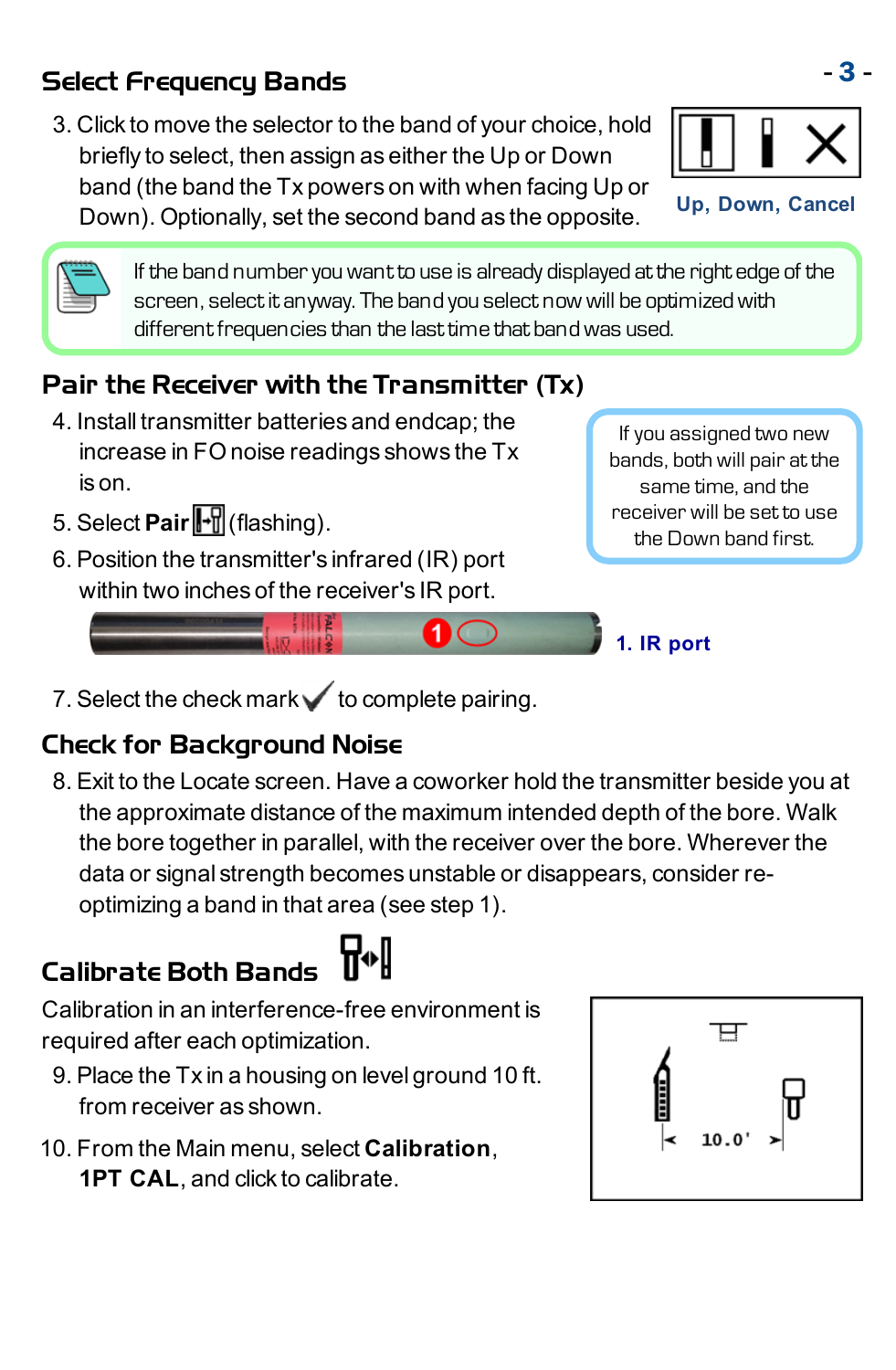## - 4 - Check Above Ground Range (AGR)

11. Always checkAGR with a tape measure to verify depth readings for both bands at various distances up to the maximum expected bore depth. Distance readings should be within ±5%.

To access the AGR screen later, select **Calibration**, **1PT CAL**, and wait 15 seconds for the AGR screen.

> If you selected two bands, repeat steps 9-11 (calibration and AGR) for the second band. An error symbol will displayin the roll indicator on the Locate screen until a 1-point calibration is completed for the current band.

# Settings Menu



Use the **Settings** menu to set the depth units, pitch units, roll offset, telemetry channel, and select between the transmitter's optimized frequency bands. Set the remote display to match receiver depth and pitch settings.

# Height-Above-Ground (HAG) Menu

HAG is the distance from the ground to the base of the receiver while it is held. Setting HAG on the Main menu lets you take accurate below-ground depth measurements without having to place the receiver on the ground.





 $\tilde{\mathbf{l}}$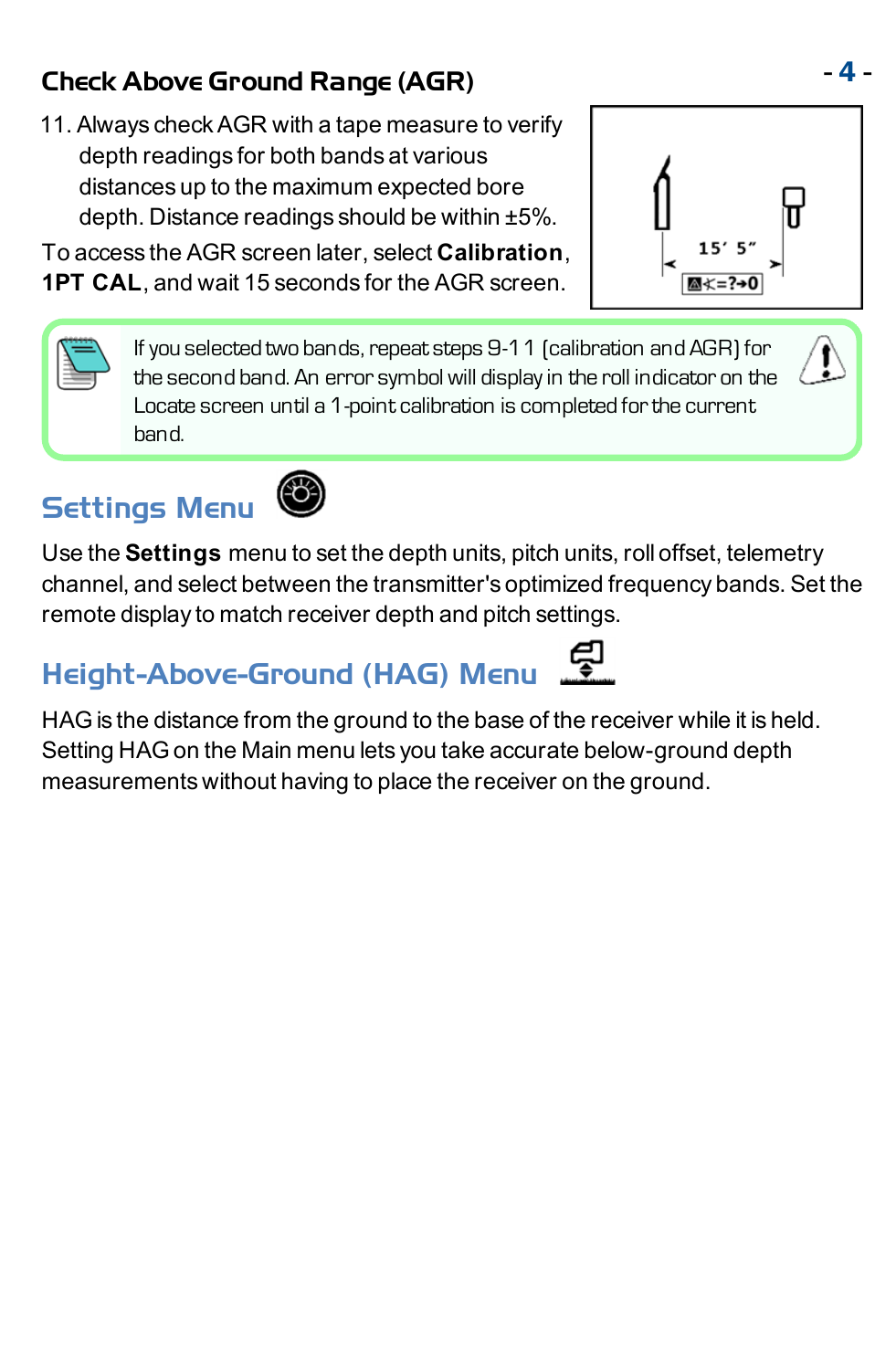# - <sup>5</sup> - Changing Transmitter Frequency Band

Switch between frequency bands during pre-bore calibration or mid-bore to overcome interference.



Afrequency band remains selected on both the receiver and transmitter even after a power cycle.

#### Above Ground – Power-On Method

Insert transmitter (Tx) batteries with the Tx pointing down (battery compartment on top, shown at right) to power on in the Down band. Insert batteries with the Tx pointing up to power on in the Up band.

#### Above Ground – Tilt Method



Let Tx sit powered on at level (0±10°) for at least five seconds (sec.), tilt Tx up at approx. +65°(almost vertical) for 10–18 sec., then return to level for 10–18 sec., maintaining ±2 clock position (CP) during this sequence. When the Tx changes bands, data disappears from the receiver.



### Below Ground (Mid-Bore) – 10/2/7 Roll Method

Disable RollOffset (if enabled). Roll the Tx clockwise (CW) to a CP of 10±1 and wait 10–18 sec., slowly roll CW to CP 2±1 and wait 10–18 sec., and slowly roll CW to CP 7±1. The Tx changes bands within 20 sec. and data disappears from the receiver. Re-enable RollOffset if applicable.

#### Below Ground (Mid-Bore) – RRS Roll Method

Remain at any CP for at least 40 sec. to clear timers. Complete one full CW rotation (±2 CP) within 1–30 sec., wait 10-18 sec., and repeat twice for a total of three rotations (RRS3). The Tx changes frequency band within 60 sec.

# Changing Receiver Frequency Band

If you change bands on your transmitter, you must also do so on the receiver. At the Main menu, select **Settings** > **Transmitter Options** and choose the other frequency band. Return to the Locate screen, where data should begin displaying as transmission resumes in the new band.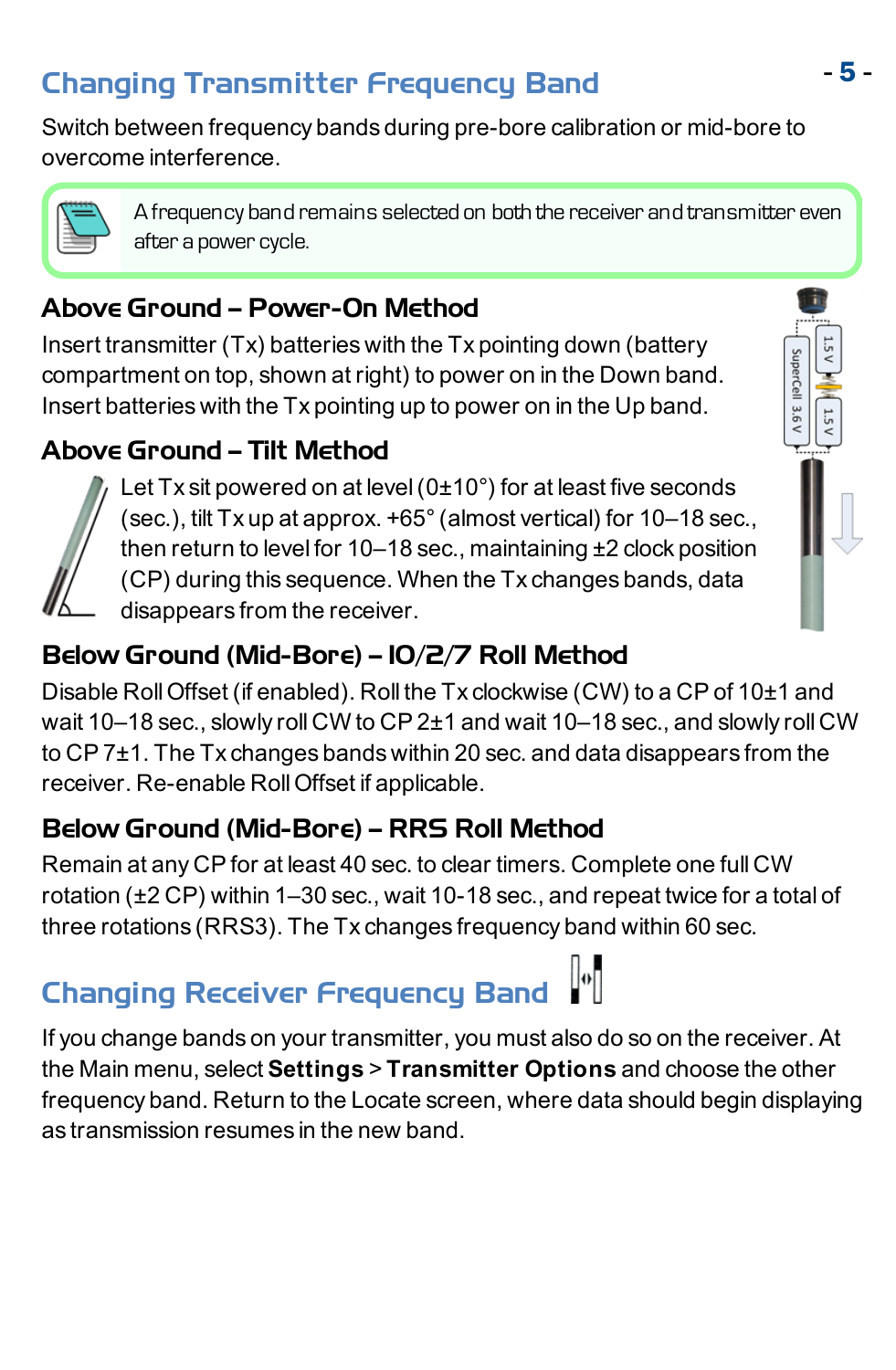# <span id="page-5-0"></span>Max Mode



Max Mode helps obtain depth/data readings in high-interference areas when readings are unstable.

- The drill head must remain still during Max Mode readings.
- Hold the trigger at least five seconds to enter Max Mode. Do not consider the data useful unless the reading is stable before the Max Mode timer is full.
- Always take three Max Mode readings; all must be consistent.

See the system operator's manual for additional important information on the use of this feature.

### Signal Attenuation

An **A**icon may appear on the roll indicator and FO results when the receiver is attenuating the Tx signal for depths shallower than 8 ft. This is normal. See the operator's manual if the signal strength is flashing, indicating extreme interference.

> **Watch our DigiTrak® training videos at** *[www.youtube.com/dcikent](http://www.youtube.com/dcikent)*

CONTROL **ORPORATED** 

Printed: 8/22/2017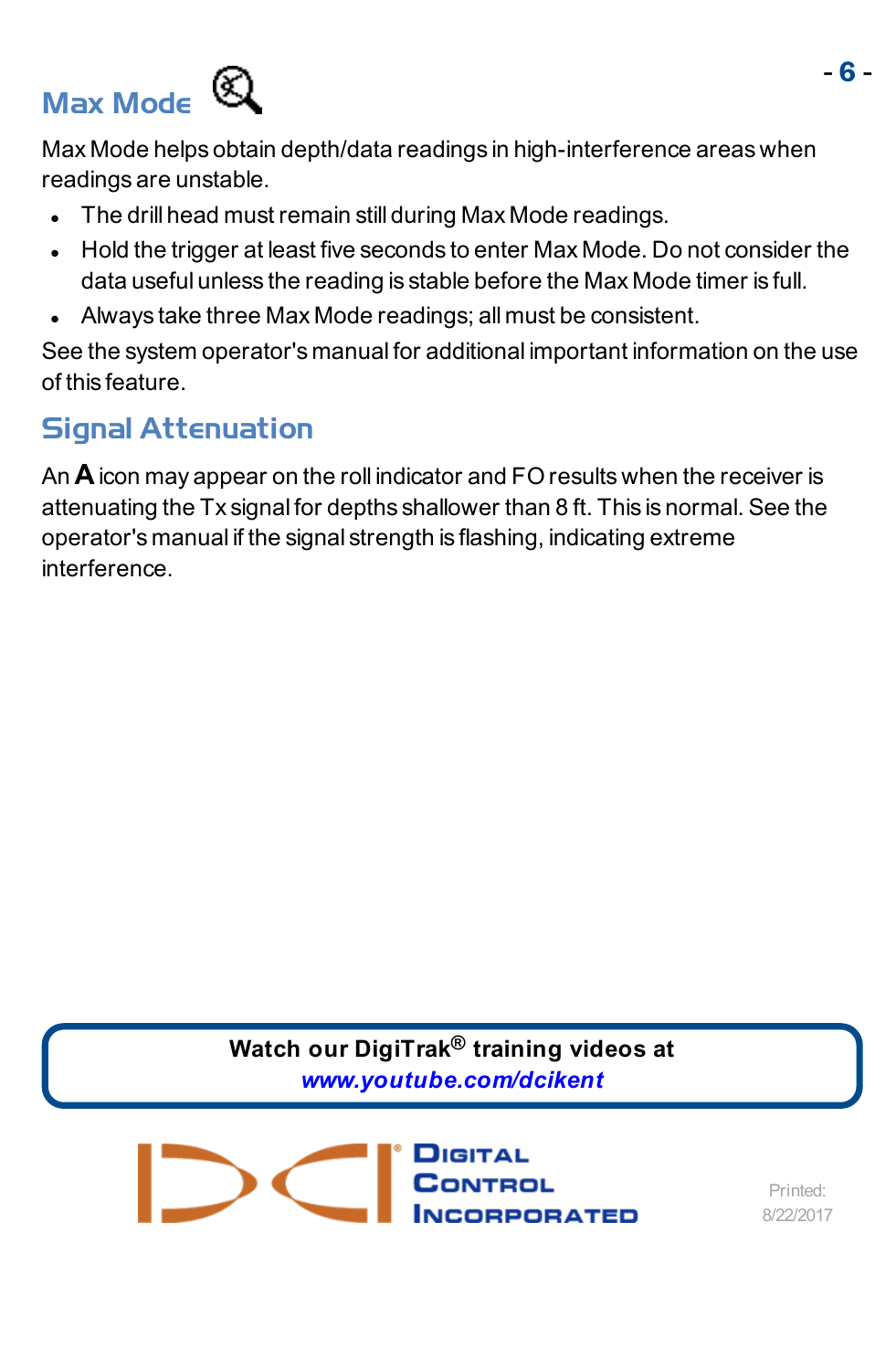# - <sup>7</sup> - Basic Locating

- 1. Find the FLP and RLP by centering the target ball in the box.
- 2. At the FLP, hold trigger for predicted depth reading.
- 3. Find the LL by centering the line in the box between the FLP and RLP (see Locate screen on previous page).
- 4. View depth by holding the trigger at the LL on the line between the FLP and RLP.
- 5. Holding the trigger longer than five seconds enables Max [Mode](#page-5-0) (see page [6](#page-5-0)).

#### Transmitter Signal Field Geometry

#### Level Transmitter



- **1. Side view**
- **2. RLP: Rear Locate Point**
- **3. LL: Locate Line**
- **4. FLP: Front Locate Point**

#### Pitched Transmitter



FLP and RLP are not equidistant from the LL when the transmitter is pitched.